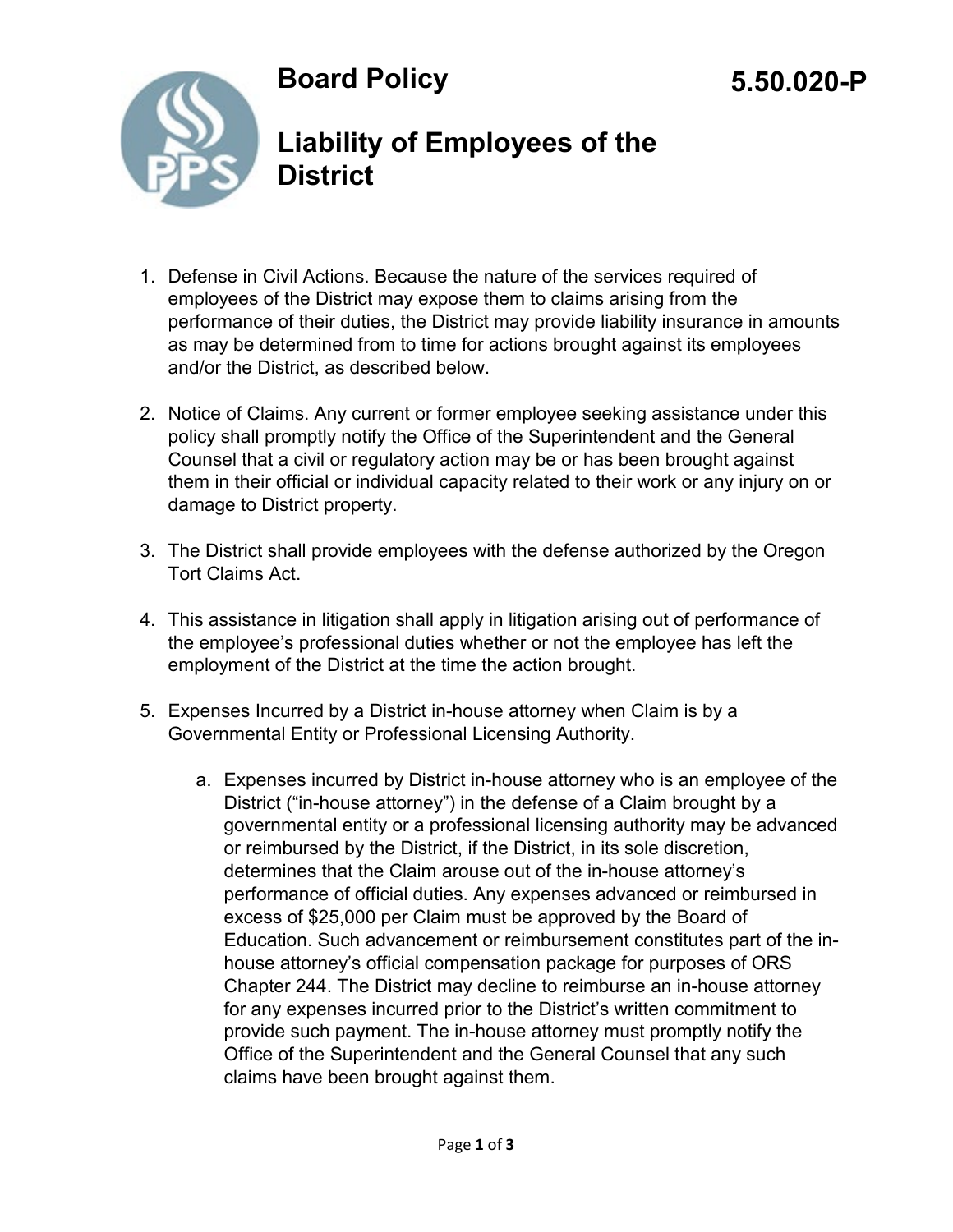#### **Board Policy**



## **Liability of Employees of the District**

- b. Expenses shall be paid by the District in advance of the final disposition of a Claim at the written request of the in-house attorney if:
	- i. The District determines, in its sole discretion, that the conduct of such in-house attorney was in good faith and that the in-house attorney reasonably believed that such conduct was in the best interests of the District; and
	- ii. The in-house attorney enters into a written agreement with the District to repay such advance to the extent it is ultimately determined by the District, in its sole discretion, that such in-house attorney is not entitled to be indemnified by the District under this section or under any other indemnification rights granted by the District to such in-house attorney.
- c. If the District pay expenses in defense of a claim, the General Counsel shall have the exclusive authority to select counsel and to defend against any Claim. The General Counsel will consult with the in-house attorney regarding any term of a settlement agreement that affects the legal rights or licensing status of the in-house attorney. Authority to settle claims against General Counsel is delegated to the Superintendent or the Superintendent's designee.
- d. The District shall not pay for expenses under this section in the case of misconduct or gross negligence or any act or omission that may constitute criminal conduct, as determined by the District in its sole discretion.
- e. The District may choose to advance or reimburse expenses to an in-house attorney under a reservation of rights. An in-house attorney shall cooperate fully with the District. If the District determines, in its sole discretion, the in-house attorney has not so cooperated or has otherwise acted to prejudice the defense of the Claim, the District may at any time terminate its obligation to advance or reimburse expenses or proceed under a reservation of rights.